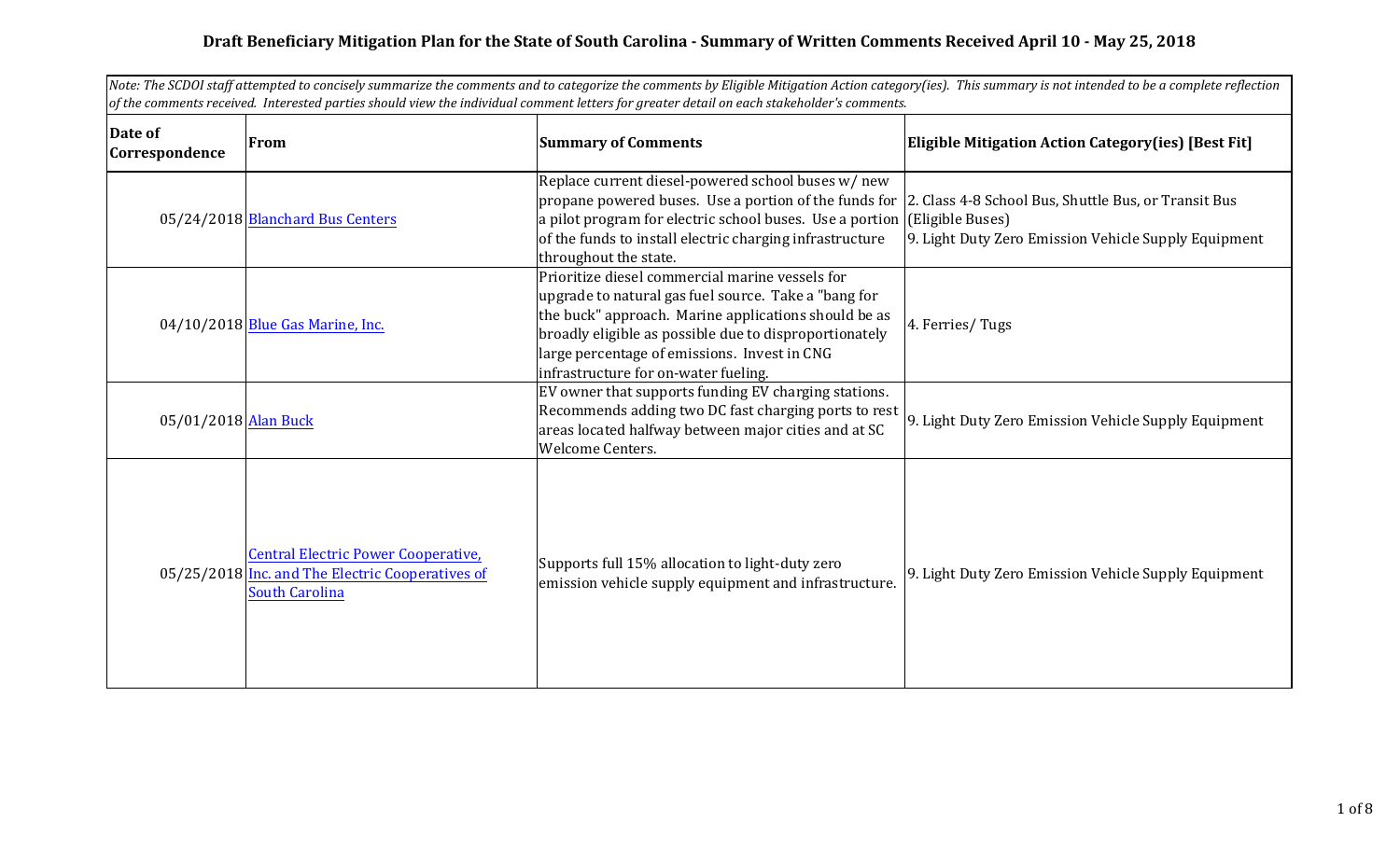| Date of<br>Correspondence | From                               | <b>Summary of Comments</b>                                                                                                                                                                                                                                                                                                                                                                                                                                                                                                                    | <b>Eligible Mitigation Action Category(ies) [Best Fit]</b>                                                                    |
|---------------------------|------------------------------------|-----------------------------------------------------------------------------------------------------------------------------------------------------------------------------------------------------------------------------------------------------------------------------------------------------------------------------------------------------------------------------------------------------------------------------------------------------------------------------------------------------------------------------------------------|-------------------------------------------------------------------------------------------------------------------------------|
| $05/25/2018$ ChargePoint  |                                    | Supports full 15% allocation to smart, light-duty<br>electric vehicle charging infrastructure. Focus on Level<br>2 charging stations for municipalities and local points<br>of interest. Suggest utilizing a rebate program. Make<br>smart, networking charging features a prerequisite for<br>EV charging funding. Allocate significant portion of<br>remaining 85% to electric fuel projects (over other fuel<br>types) and provide associated charging infrastructure<br>utilizing a standard connector to increase economies of<br>scale. | 9. Light Duty Zero Emission Vehicle Supply Equipment                                                                          |
|                           | 04/16/2018 City of Aiken           | Requests up to \$75,000 to support installation of nine<br>Level 2 EV charging stations in/around the City of<br>Aiken and to purchase an EV for the City's fleet pool.                                                                                                                                                                                                                                                                                                                                                                       | 9. Light Duty Zero Emission Vehicle Supply Equipment                                                                          |
|                           | 05/16/2018 Clemson Area Transit    | Leverage the VW settlement funds for the 20% local<br>match through the Federal Transit Administration's<br>Low or No Emission Competitive program (Lo/No<br>Program).                                                                                                                                                                                                                                                                                                                                                                        | 2. Class 4-8 School Bus, Shuttle Bus, or Transit Bus<br>(Eligible Buses)                                                      |
|                           | 05/01/2018 Cummins Sales & Service | Supports updating engines in rail, marine and mining<br>$\vert$ as a more cost effective alternative to achieve NOx<br>emissions reductions. Recommends focusing on clean<br>diesel and natural gas as more emission reductions can<br>be attained per dollar spent (as compared to electric<br>engines) based upon current technology.                                                                                                                                                                                                       | 3. Freight Switchers<br>4. Ferries/Tugs                                                                                       |
|                           | 04/13/2018 Diesel Technology Forum | Key outcome should be to maximize the reduction in<br>NOx emissions. Plan should include ways to address<br>the emissions attributable to commercial vehicles,<br>including heavy-duty off-road vehicles such as older<br>engines that power marine vessels and switch<br>locomotives as well as large Class 8 trucks.                                                                                                                                                                                                                        | 1. Class 8 Local Freight Trucks and Port Drayage Trucks<br>(Eligible Large Trucks)<br>3. Freight Switchers<br>4. Ferries/Tugs |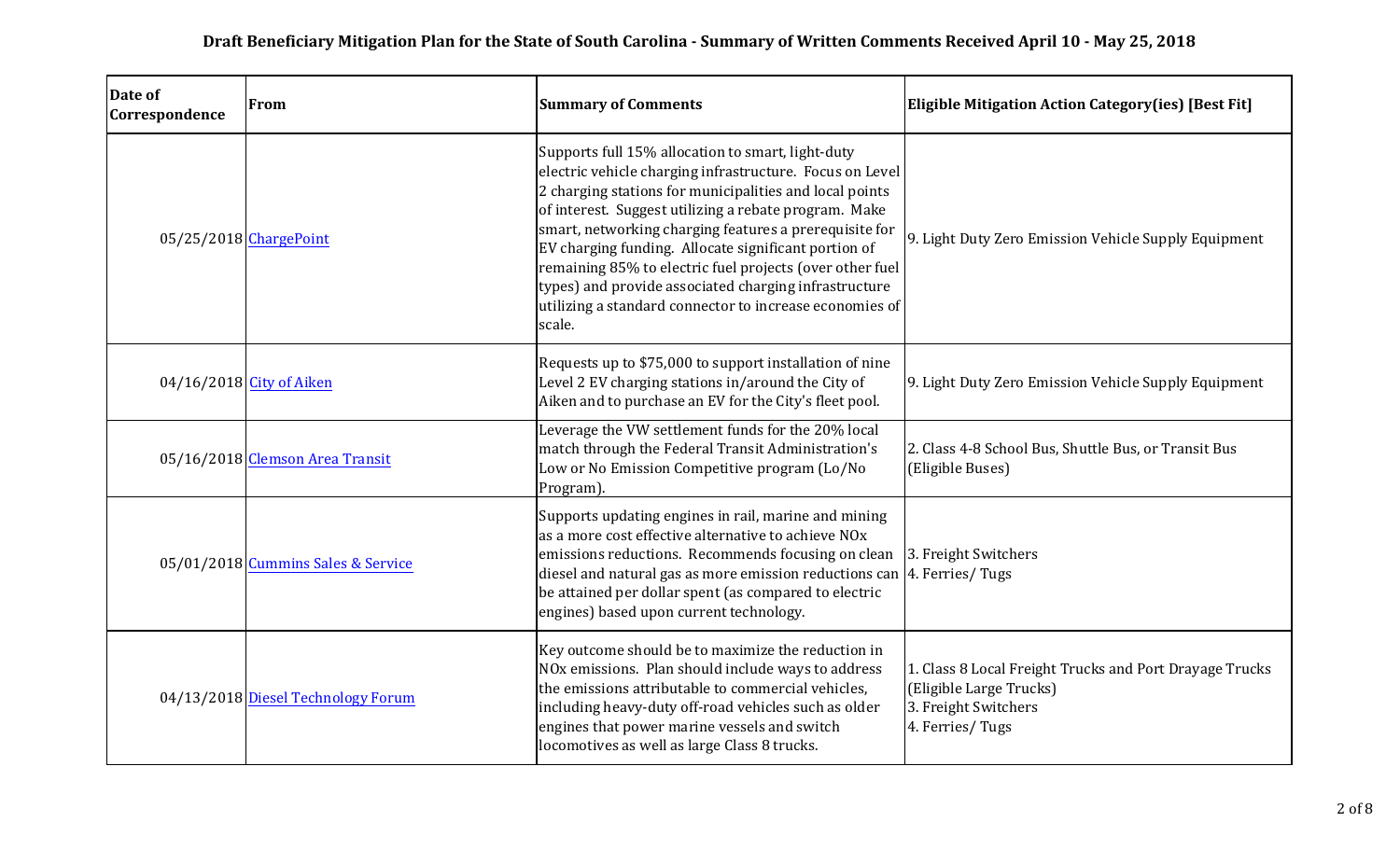| Date of<br>Correspondence | From                           | <b>Summary of Comments</b>                                                                                                                                                                                                                                                                                                                                                                                                                                                                                                                                                                                                                                                                                                                                                               | <b>Eligible Mitigation Action Category(ies) [Best Fit]</b>                                                                           |
|---------------------------|--------------------------------|------------------------------------------------------------------------------------------------------------------------------------------------------------------------------------------------------------------------------------------------------------------------------------------------------------------------------------------------------------------------------------------------------------------------------------------------------------------------------------------------------------------------------------------------------------------------------------------------------------------------------------------------------------------------------------------------------------------------------------------------------------------------------------------|--------------------------------------------------------------------------------------------------------------------------------------|
|                           | 05/01/2018 Duke Energy         | Supports allocating the maximum 15% to fund<br>installation of electric vehicle supply equipment.<br>Supports using remaining funds to replace school,<br>shuttle and transit buses and supports dedicated<br>funding for electric bus replacements.                                                                                                                                                                                                                                                                                                                                                                                                                                                                                                                                     | 2. Class 4-8 School Bus, Shuttle Bus, or Transit Bus<br>(Eligible Buses)<br>$ 9$ . Light Duty Zero Emission Vehicle Supply Equipment |
|                           | $04/21/2018$ Fort Sumter Tours | Repower ferries used for tours of Fort Sumter with<br>state of the art hybrid-electric technology.                                                                                                                                                                                                                                                                                                                                                                                                                                                                                                                                                                                                                                                                                       | 4. Ferries/Tugs                                                                                                                      |
|                           | 04/27/2018 General Motors LLC  | Supports full 15% allocation to electric vehicle (EV)<br>charging stations. State should commit to developing a<br>strategy for EV charging deployment statewide and to a<br>corresponding investment in a charging infrastructure<br>network. Prioritize key infrastructure needs as<br>follows: (1) highway corridor DC fast-charging; (2)<br>workplace charging; (3) multi-unit dwelling charging;<br>(4) public EV charging at key destinations; and (5)<br>urban core DC fast-charging.                                                                                                                                                                                                                                                                                             | 9. Light Duty Zero Emission Vehicle Supply Equipment                                                                                 |
| $05/25/2018$ Greenlots    |                                | Supports investment of full 15% allowable for zero<br>emission vehicle supply equipment. Encourage focus<br>on light-duty EV charging infrastructure rather than<br>hydrogen fuel cell refueling equipment. Suggests early<br>funding for EV charging and focusing on DC fast<br>charging and Level 2 charging stations. Recommends<br>development of a statewide EV charging infrastructure<br>plan prior to deploying funds, funding program entities 9. Light Duty Zero Emission Vehicle Supply Equipment<br>rather than individual site hosts, and requiring<br>investments adhere to the latest open standards. Also<br>encourages DOI to maximize funding toward<br>transportation electrification opportunities with the<br>remaining 85% of funds, including for Eligible Buses. | 2. Class 4-8 School Bus, Shuttle Bus, or Transit Bus<br>(Eligible Buses)                                                             |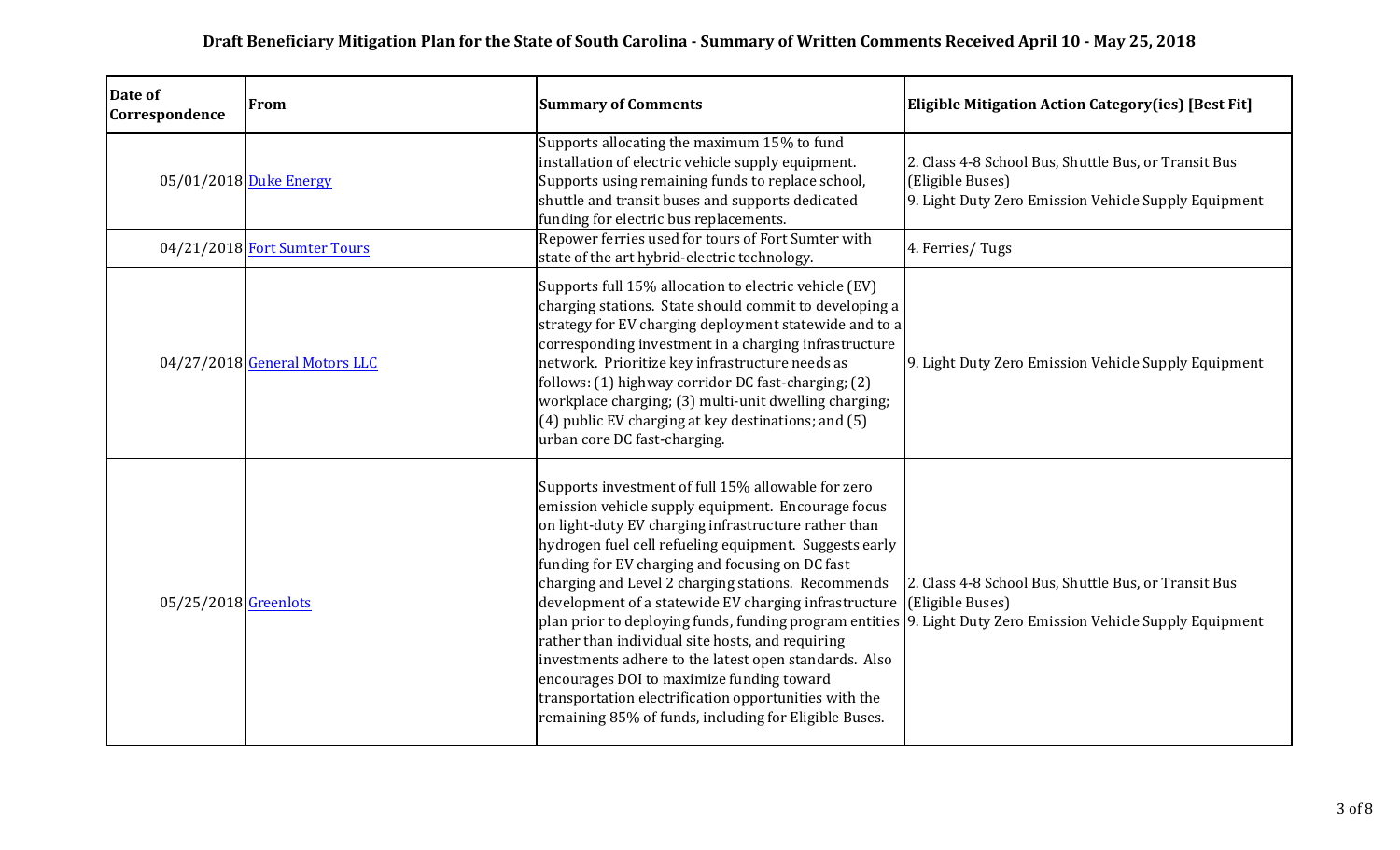| Date of<br>Correspondence | From                                                                                                           | <b>Summary of Comments</b>                                                                                                                                                                                                                                                                                                                                                                                | <b>Eligible Mitigation Action Category(ies) [Best Fit]</b>                                                                                                                                                                                  |
|---------------------------|----------------------------------------------------------------------------------------------------------------|-----------------------------------------------------------------------------------------------------------------------------------------------------------------------------------------------------------------------------------------------------------------------------------------------------------------------------------------------------------------------------------------------------------|---------------------------------------------------------------------------------------------------------------------------------------------------------------------------------------------------------------------------------------------|
|                           | Fred Payne, Greenville County Council and<br>05/15/2018 Board Member of the Carolinas Alliance 4<br>Innovation | Supports funding for zero-emission, battery-electric<br>Eligible Buses (not buses fueled by diesel, CNG,<br>propane or other alternative fuels) and for light duty<br>zero emission vehicle supply equipment. Consider<br>designating Greenville County as a sub-recipient for<br>acquiring light duty zero emission vehicle supply<br>equipment.                                                         | 2. Class 4-8 School Bus, Shuttle Bus, or Transit Bus<br>(Eligible Buses)<br>9. Light Duty Zero Emission Vehicle Supply Equipment                                                                                                            |
|                           | 05/10/2018 The Hydrogen Association                                                                            | Recommends utilizing funds toward the development<br>of a new fuel source: net-liquid hydrogen fuel.                                                                                                                                                                                                                                                                                                      | 9. Light Duty Zero Emission Vehicle Supply Equipment                                                                                                                                                                                        |
|                           | $05/08/2018$ KEW Consultants                                                                                   | Consider allocating a significant amount of funding<br>towards freight switcher locomotive projects and<br>consider the all-electric rail car mover as an eligible<br>mitigation action under the Freight Switchers category.                                                                                                                                                                             | 3. Freight Switchers                                                                                                                                                                                                                        |
|                           | $05/15/2018$ Elizabeth Kress                                                                                   | Use funds to purchase alternative-fueled school buses<br>(rather than new diesel buses).                                                                                                                                                                                                                                                                                                                  | 2. Class 4-8 School Bus, Shuttle Bus, or Transit Bus<br>(Eligible Buses)                                                                                                                                                                    |
| 05/19/2018 Brad Lloyd     |                                                                                                                | Allocate funds to new school buses.                                                                                                                                                                                                                                                                                                                                                                       | 2. Class 4-8 School Bus, Shuttle Bus, or Transit Bus<br>(Eligible Buses)                                                                                                                                                                    |
|                           | 04/25/2018 MedicAire, LLC                                                                                      | Use funds for Medidocks to advance ambulance/<br>emergency vehicle idle reduction.                                                                                                                                                                                                                                                                                                                        | 10. Diesel Emission Reduction Act (DERA) Eligible<br>Projects                                                                                                                                                                               |
|                           | 04/25/2018 Motorcoach Association of South Carolina                                                            | Consider allocating \$5 million of VW funds toward<br>motorcoaches.                                                                                                                                                                                                                                                                                                                                       | 2. Class 4-8 School Bus, Shuttle Bus, or Transit Bus<br>(Eligible Buses)                                                                                                                                                                    |
|                           | 05/23/2018 Natural Gas Vehicles for America                                                                    | Natural gas vehicles (both LNG and CNG) should be<br>prioritized as they reduce the most NOx for the least<br>cost. State should consider a funding framework that<br>would create parity among alternative fuel types.<br>Suggests alternative requirements relating to<br>scrapping/replacing vehicles and use of Argonne<br>National Laboratory's AFLEET or HDVEC tool to<br>calculate emissions data. | 1. Class 8 Local Freight Trucks and Port Drayage Trucks<br>(Eligible Large Trucks)<br>2. Class 4-8 School Bus, Shuttle Bus, or Transit Bus<br>(Eligible Buses)<br>3. Freight Switchers<br>6. Class 4-7 Local Freight Trucks (Medium Trucks) |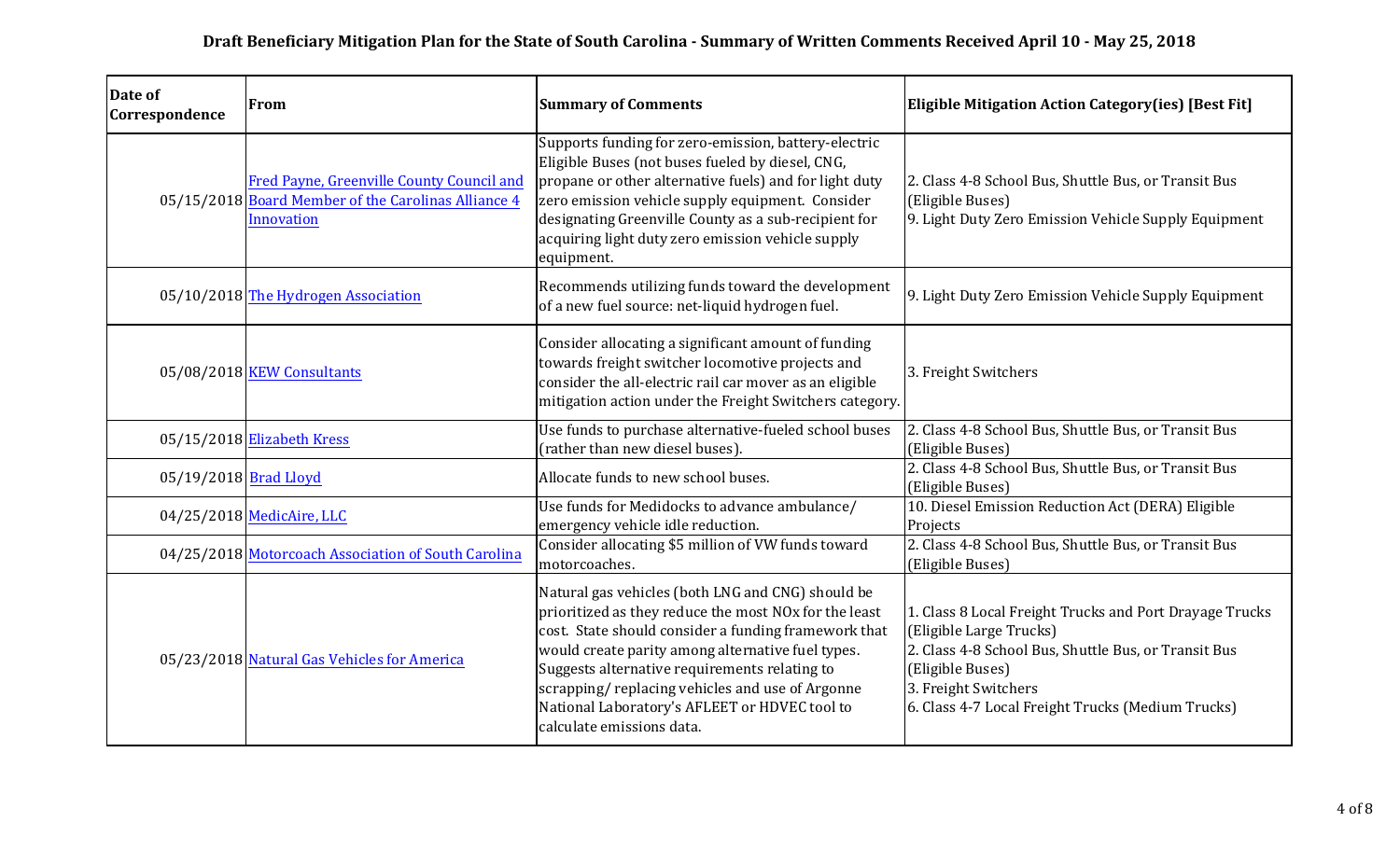| Date of<br>Correspondence | From                                                                                                                                                                                                                                                | <b>Summary of Comments</b>                                                                                                                                                                                                                                                                                                                                                                                               | <b>Eligible Mitigation Action Category(ies) [Best Fit]</b>                                                                                                                               |
|---------------------------|-----------------------------------------------------------------------------------------------------------------------------------------------------------------------------------------------------------------------------------------------------|--------------------------------------------------------------------------------------------------------------------------------------------------------------------------------------------------------------------------------------------------------------------------------------------------------------------------------------------------------------------------------------------------------------------------|------------------------------------------------------------------------------------------------------------------------------------------------------------------------------------------|
| 05/25/2018                | Office of Regulatory Staff - Energy Office,<br><b>Palmetto Clean Fuels Coalition; Santee</b><br>Cooper; SCE&G Duke Energy; Electric<br><b>Cooperatives of South Carolina; Lockhart</b><br><b>Power; Central Electric Power</b><br>Cooperative, Inc. | Encourage allocating full 15% for light-duty zero<br>emission vehicle supply equipment. PCF proposed the<br>strategic deployment of level 2 and DC fast-charging<br>electric vehicle supply equipment (EVSE) at strategic<br>locations, aimed at supporting tourism and economic<br>development throughout state. Collaboration with<br>utility stakeholders should be an essential element of<br>EVSE investment plans. | 9. Light Duty Zero Emission Vehicle Supply Equipment                                                                                                                                     |
|                           | 05/25/2018 Palmetto Clean Fuels Coalition                                                                                                                                                                                                           | Encourage allocating full 15% for light-duty zero<br>emission vehicle supply equipment. Supports<br>investments in buses that use a Dept. of Energy<br>based upon their expertise.                                                                                                                                                                                                                                       | 2. Class 4-8 School Bus, Shuttle Bus, or Transit Bus<br>(Eligible Buses)<br>recognized alternative fuel. Consider using PCF to help 9. Light Duty Zero Emission Vehicle Supply Equipment |
|                           | 05/25/2018 Palmetto Railways                                                                                                                                                                                                                        | Requests \$6 million in funds be used to support the<br>replacement of four locomotives they are currently<br>using in Charleston and North Charleston.                                                                                                                                                                                                                                                                  | 3. Freight Switchers                                                                                                                                                                     |
| 05/01/2018 Proterra       |                                                                                                                                                                                                                                                     | Urges state to fund the purchase of zero-emission,<br>battery-electric school buses and transit buses, not<br>buses fueled by CNG, propane or other alternative<br>fuels. Recommends funding 110% of the incremental<br>cost of a new electric transit bus and associated<br>charging infrastructure.                                                                                                                    | 2. Class 4-8 School Bus, Shuttle Bus, or Transit Bus<br>(Eligible Buses)                                                                                                                 |
|                           | 05/23/2018 SemaConnect                                                                                                                                                                                                                              | Recommends utilizing maximum 15% allowable to<br>fund light duty electric vehicle charging infrastructure.                                                                                                                                                                                                                                                                                                               | 9. Light Duty Zero Emission Vehicle Supply Equipment                                                                                                                                     |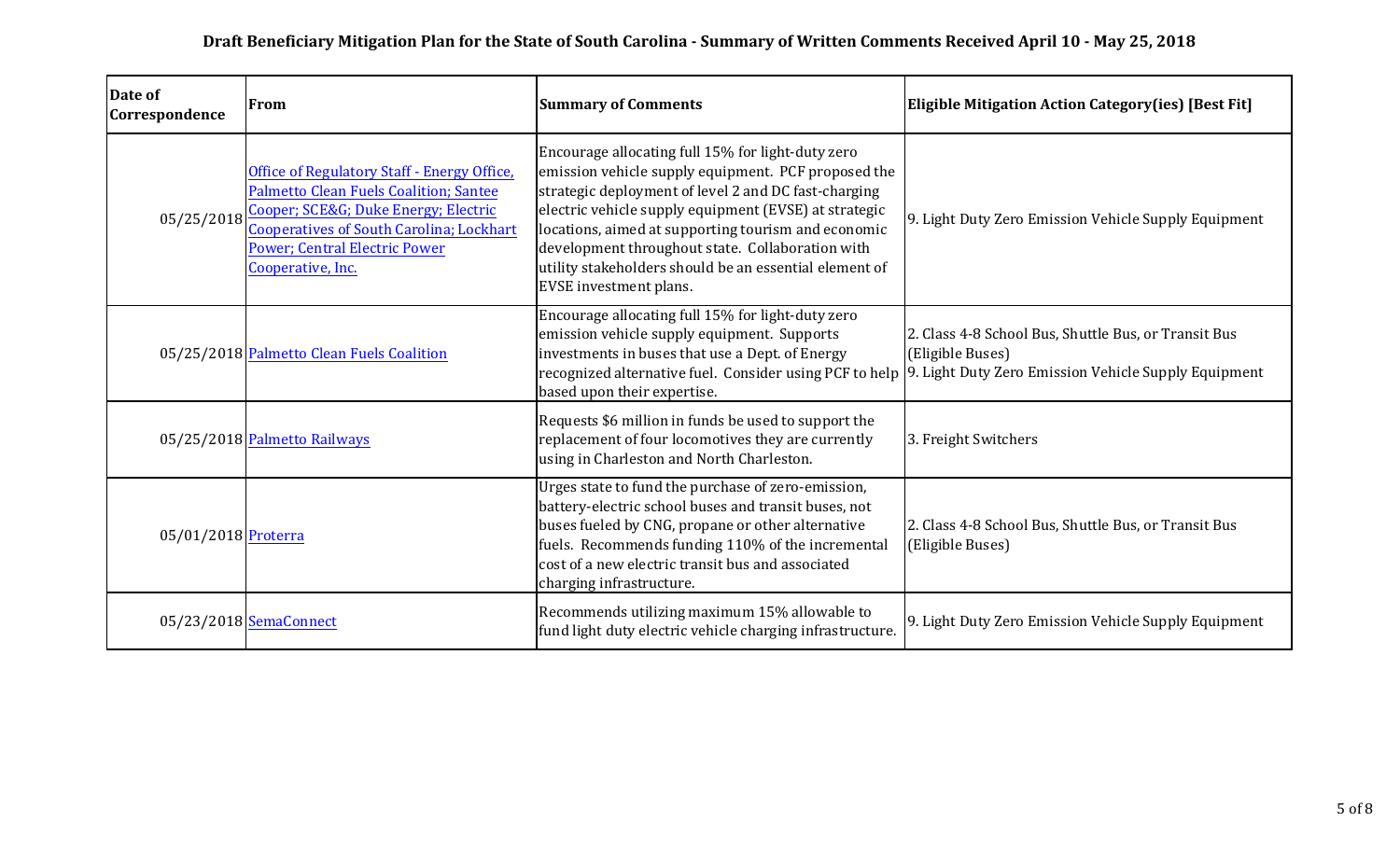| Date of<br>Correspondence | From                                                                    | <b>Summary of Comments</b>                                                                                                                                                                                                                                                                                                                                                                                                                                                                                                                                                           | <b>Eligible Mitigation Action Category(ies) [Best Fit]</b>                                                                                                                                                                                                               |
|---------------------------|-------------------------------------------------------------------------|--------------------------------------------------------------------------------------------------------------------------------------------------------------------------------------------------------------------------------------------------------------------------------------------------------------------------------------------------------------------------------------------------------------------------------------------------------------------------------------------------------------------------------------------------------------------------------------|--------------------------------------------------------------------------------------------------------------------------------------------------------------------------------------------------------------------------------------------------------------------------|
| 04/10/2018 Sierra Club    |                                                                         | Recommends allocating the maximum 15% allowable<br>to electric vehicle supply equipment. Investment<br>should target access to fast chargers on major<br>highways and charging infrastructure in multi-unit<br>dwellings and workplaces with a focus on<br>disadvantaged communities. Remaining funds should<br>be used to prioritize increasing electric truck, bus, and<br>port equipment fleets, specifically electric transit/<br>school buses and electric drayage and forklifts at ports.<br>Recommends funds should not be invested in new<br>diesel or natural gas vehicles. | 1. Class 8 Local Freight Trucks and Port Drayage Trucks<br>(Eligible Large Trucks)<br>2. Class 4-8 School Bus, Shuttle Bus, or Transit Bus<br>(Eligible Buses)<br>8. Forklifts and Port Cargo Handling Equipment<br>9. Light Duty Zero Emission Vehicle Supply Equipment |
| 05/01/2018                | <b>South Carolina Clean Energy</b><br><b>Business Alliance</b>          | Recommends SC integrate a weighting of the economic<br>impact into the evaluation criteria and favor grants<br>with SC clean energy economic benefits.                                                                                                                                                                                                                                                                                                                                                                                                                               | Undetermined                                                                                                                                                                                                                                                             |
|                           | 05/15/2018 South Carolina Conservation Coalition                        | Recommends allocating the maximum 15% to the<br>acquisition, installation, operation, and maintenance of 9. Light Duty Zero Emission Vehicle Supply Equipment<br>new light duty electric vehicle supply equipment.                                                                                                                                                                                                                                                                                                                                                                   |                                                                                                                                                                                                                                                                          |
|                           | 05/01/2018 South Carolina Department of Education                       | Use VW funds to replace oldest, most toxic school<br>buses with mix of new diesel and alternative fueled<br>buses. Willing to include retrofitting of current hybrid<br>buses to serve as an electric bus pilot project.                                                                                                                                                                                                                                                                                                                                                             | 2. Class 4-8 School Bus, Shuttle Bus, or Transit Bus<br>(Eligible Buses)                                                                                                                                                                                                 |
| 05/23/2018                | <b>South Carolina Department of Health</b><br>and Environmental Control | Supports utilizing \$900,000 of VW funds for the state<br>match portion for DERA federal funds over the next<br>three-year cycle, resulting in an additional 50% bonus<br>allocation of DERA funds.                                                                                                                                                                                                                                                                                                                                                                                  | 10. Diesel Emission Reduction Act (DERA) Eligible<br>Projects                                                                                                                                                                                                            |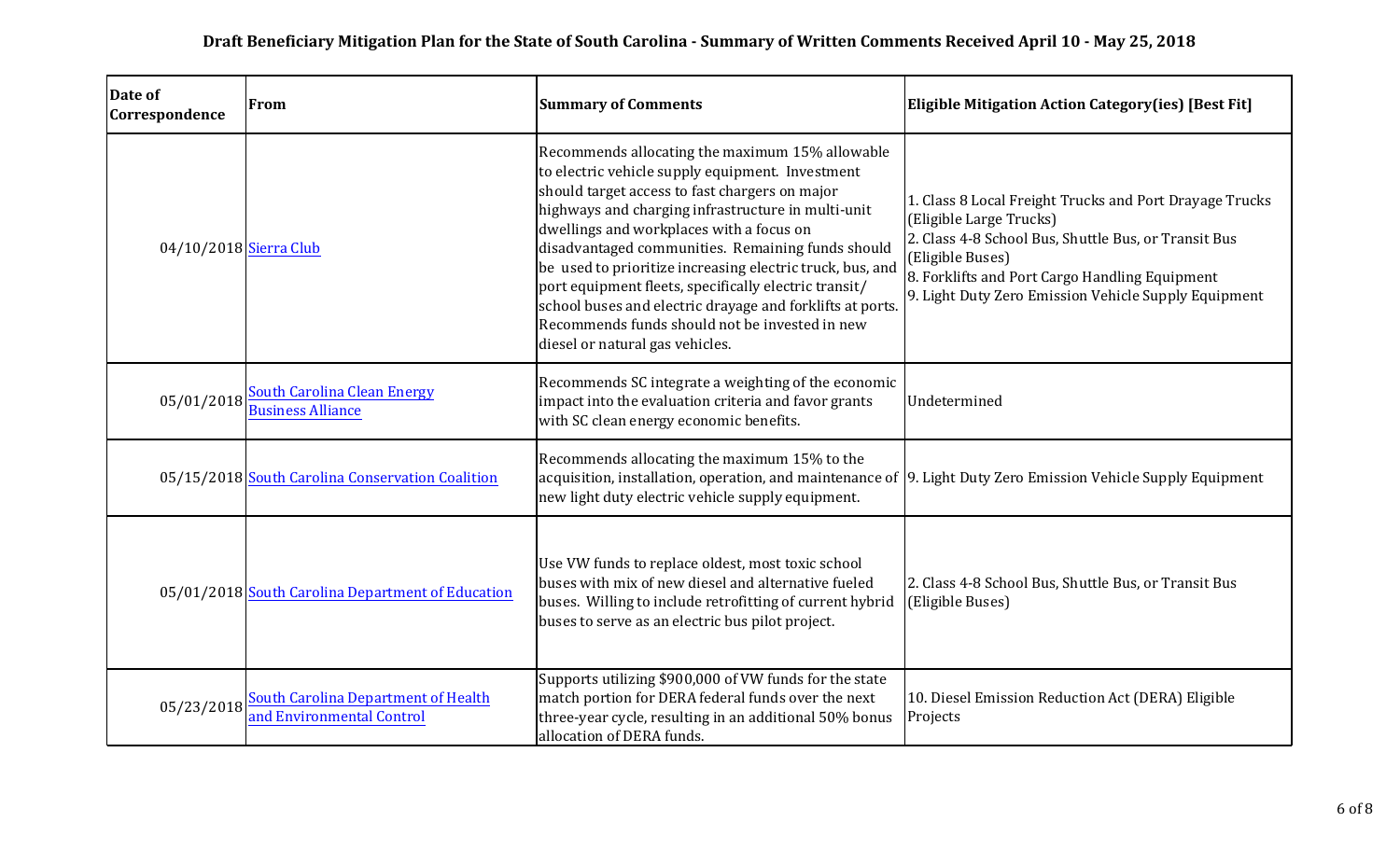| Date of<br>Correspondence | From                                                   | <b>Summary of Comments</b>                                                                                                                                                                                                                                                              | <b>Eligible Mitigation Action Category(ies) [Best Fit]</b>                                                                                                                                                          |
|---------------------------|--------------------------------------------------------|-----------------------------------------------------------------------------------------------------------------------------------------------------------------------------------------------------------------------------------------------------------------------------------------|---------------------------------------------------------------------------------------------------------------------------------------------------------------------------------------------------------------------|
| 05/24/2018                | <b>South Carolina Natural Gas Vehicle</b><br>Coalition | Recommends that 15% of VW funds be used to offset<br>the cost premium for natural gas vehicles purchased by<br>public or private fleets, with a focus on medium to<br>heavy duty vehicles.                                                                                              | 1. Class 8 Local Freight Trucks and Port Drayage Trucks<br>(Eligible Large Trucks)<br>2. Class 4-8 School Bus, Shuttle Bus, or Transit Bus<br>(Eligible Buses)<br>6. Class 4-7 Local Freight Trucks (Medium Trucks) |
|                           | 05/01/2018 South Carolina Propane Gas Association      | The most pressing need in SC that qualifies under the<br>VW settlement is the replacement of our aging school<br>bus fleet. Supports replacement with propane fueled<br>school buses and allocating the maximum funding<br>allowable to SCDOE for purchase of propane autogas<br>buses. | 2. Class 4-8 School Bus, Shuttle Bus, or Transit Bus<br>(Eligible Buses)                                                                                                                                            |
|                           | 05/24/2018 South Carolina School Board Association     | Supports SCDOE proposal to use all VW funds to<br>replace the heaviest-polluting buses with a<br>combination of clean diesel and propane buses.                                                                                                                                         | 2. Class 4-8 School Bus, Shuttle Bus, or Transit Bus<br>(Eligible Buses)                                                                                                                                            |
|                           | 05/01/2018 Southern Alliance for Clean Energy          | Recommends that SC prioritize vehicle electrification,<br>specifically: (1) using electric engines for any buses;<br>and (2) maximizing the allowable 15% for light duty<br>electric vehicle charging equipment.                                                                        | 2. Class 4-8 School Bus, Shuttle Bus, or Transit Bus<br>(Eligible Buses)<br>9. Light Duty Zero Emission Vehicle Supply Equipment                                                                                    |